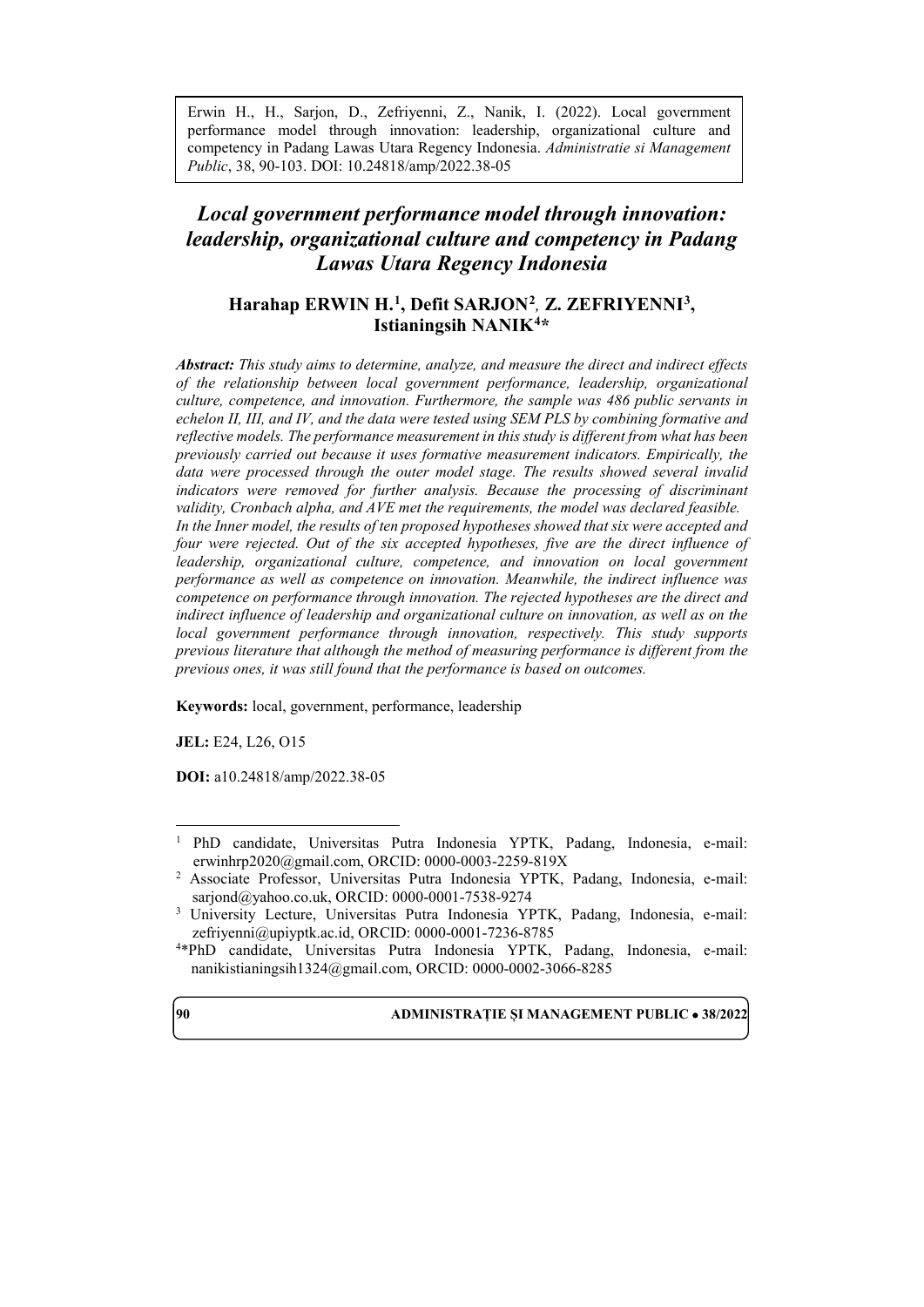## **Introduction**

Public sector management, specifically the government bureaucracy, is strived to be as efficient as possible in order to be flexible in following societal demands and changing times. This has resulted in reforms in the government apparatus that demand the realization of accountability as an obligation to account for the success or failure of implementing the mission and vision of the agency (Istianingsih et al., 2020). Performance is a measure of work done by employees to achieve the expected goals. Furthermore, it is the results of activities in an organization which is influenced by various factors to achieve set objectives. It is also concerned with the answer to the success or failure of the set goals (Panorama & Sector, 2018; Ateh, Yusuf, 2018). Government Performance Measurement is still an important topic to be discussed around the world. This is evidenced by Research Mapping conducted through the Open Knowledge Maps application that can capture 100 of the latest published articles by March 2021 in the public or government sector. The results of the mapping only obtained 38 articles that discussed public sector performance (. With the data mining algorithm method, the combination of public sector themes and performance is the most discussed in the articles with 25.81% and a 50% truth rate. Therefore, public or government sector performance is an interesting area to be studied. Previous literature was mostly on profit-oriented private companies, but this study was conducted on non-profit-oriented government organizations. Based on the problems that have been previously identified in the performance management system of public sector in Indonesia, a more comprehensive approach will be used. This will be achieved by exploring problems related to the effectiveness of the performance management system and by analyzing the factors that influence the use of performance information from a rational framework (Ateh et al., 2020). Therefore, this study aims to determine a direct and indirect relationship between leadership, organizational culture, and competence on local government performance (LGP) by using innovation as a mediating variable.

## **1. Literature review**

According to the State Administration Agency, performance can be interpreted as a description of achievement level in the implementation of an activity or program in realizing the goals, objectives, and vision of an organization (Yuhertiana & Fatun, 2020). Furthermore, performance is the level of efficiency, effectiveness, as well as innovation in achieving organizational goals. It is a description of the success or failure of the main tasks and functions of an agency in achieving its goals, visions, and missions. The performance measurement system is used to systematically measure, assess, and compare the performance of local government administration. The indicators reflect the success of the implementation of a government affair. Also, the indicators are specific quantitative and/or qualitative measuring tools consisting of elements of input, process, output, results, benefits, and impacts that describe the level of performance (Government Regulation of Indonesia Number 6 of 2008 concerning Guidelines for Evaluation of Implementation Regional Government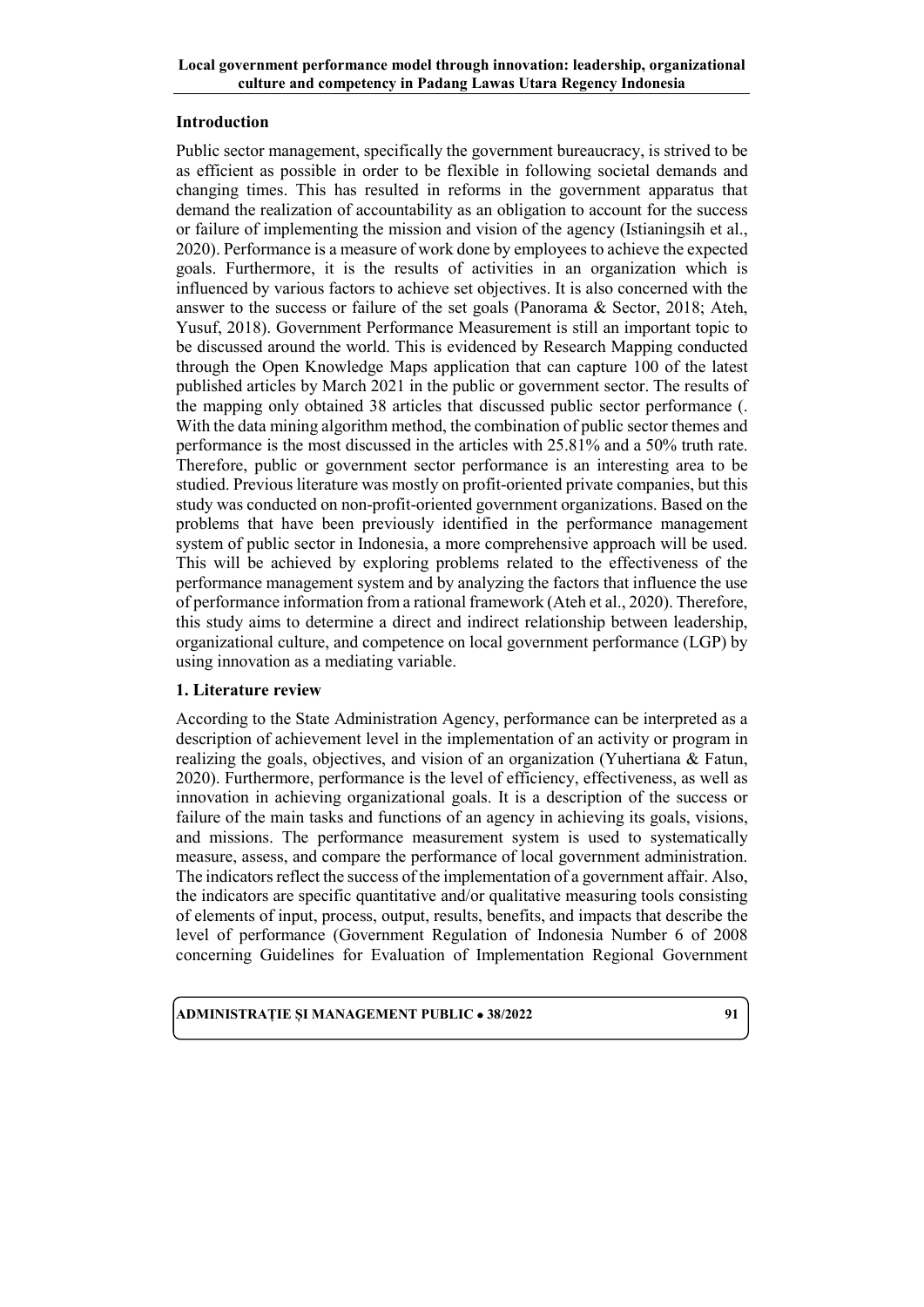article 1 paragraph (12)). These regulations are the basis for determining the performance achievements of local governments (Androniceanu & Georgescu, 2022).

According to (Lewis et al., 2018), an appropriate definition of innovation in the public sector is "the intentional introduction and application of an idea, process, product, and procedure, as well as a novelty to adoption-related units that is designed to significantly benefit performance". This definition offers a broad perspective on the expected benefits of the private sector. According to (Moussa et al., 2018a), creativity is different from innovation. Creativity is a dream while innovation is waking up from reality (Kattel et al., 2018). (Moussa et al., 2018b) stated that creativity is "bringing something new into existence", while according to (Şandor, 2018), innovation is "bringing something new into use". Leadership is the process by which a person influences others in defining and achieving organizational goals (Juhary et al., 2019). Meanwhile, (Ebrahimi et al., 2016) perceived it as a process of influencing others to achieve group goals. Leadership cannot occur in people who are not members of the group, although followers (group members) are easily overlooked in the process. The interaction between the leader and subordinates has an influence on the leader's behavior. Therefore, when there is a good relationship between them and the leader's position of authority is strong, then the behavior can be categorized as effective.

According to (Zain-Ul-Abidin et al., 2020), organizational culture is a set of values, principles, traditions, and ways of working that are shared by members and influence their behavior and actions. In this case, culture is a perception that can be understood and accepted by all members of an organization through what they experience. There are currently 5 (five) organizational issues, namely creating a culture that is ethical, innovative, responsive to customer demands (customer orientation), a workplace culture that supports diversity, and building a workplace filled with spirituality (Widyanty et al., 2020). Competence is the characteristic of a person associated with superior performance and demonstration of certain talents in the practice and application of the knowledge necessary to do a job. It is also defined as underlying characteristics which can be in the form of motives, traits, skills, aspects of a person's self-image, social role, or knowledge (Bayar et al. 2020, Georgescu et al., 2020; Haseeb et al., 2019). These characteristics are revealed in observable and identifiable behavioral patterns related to job performance and usually encompass knowledge, skills, and abilities (Skorková, 2016).

# **2. Research Method**

This is a causality study that is directed to describe the existence of a causal relationship between several situations in the variable. The sample was 486 public servants in echelon II, III, and IV. Also, several terms were used, which provide operational definitions in order to be a guide. The operational variables are presented in Table 1: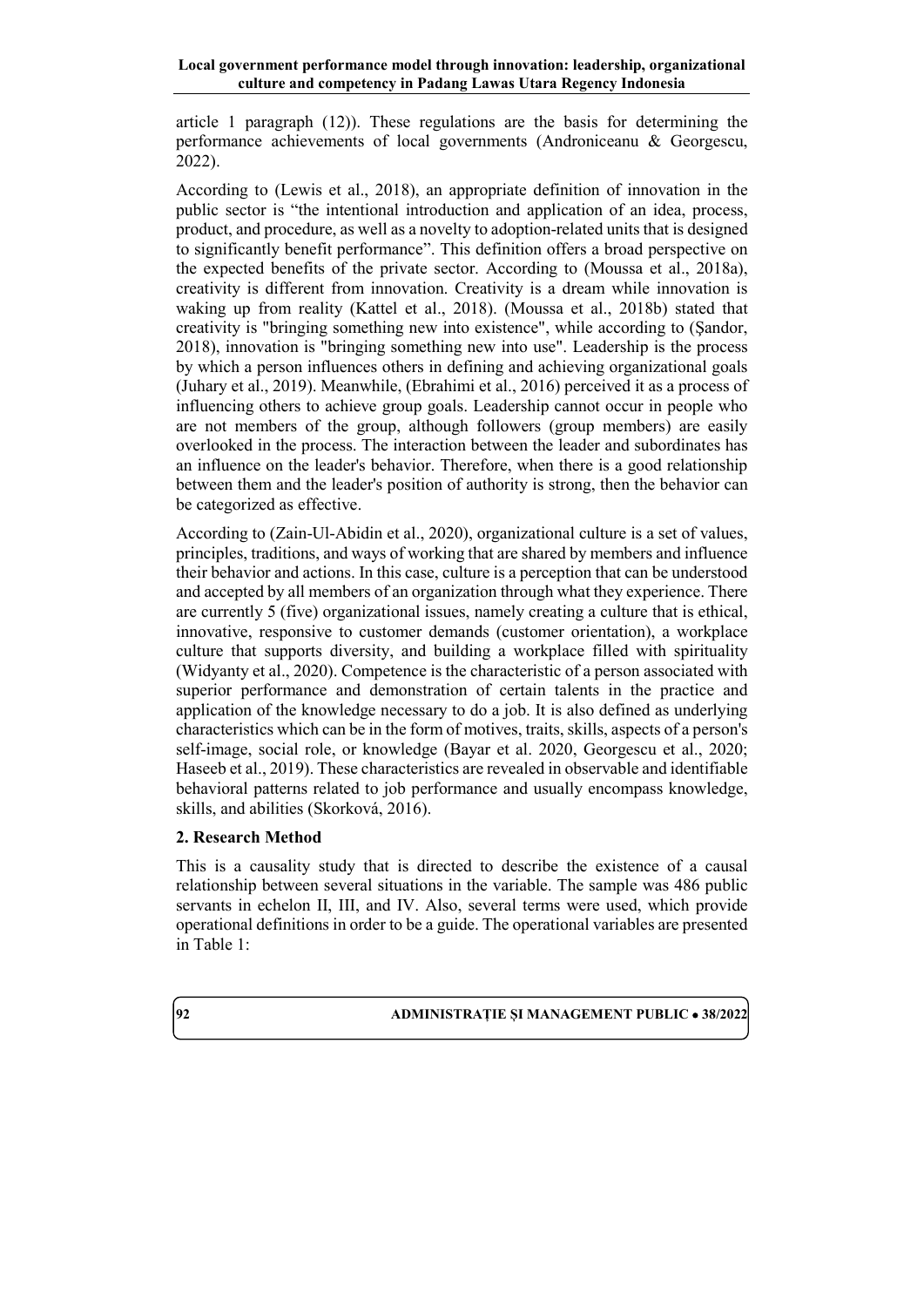| No. | Variable                         | Indicator                               |
|-----|----------------------------------|-----------------------------------------|
| 1.  | Local Government Performance (Z) | 1.<br>Input                             |
|     |                                  | 2.<br>Output                            |
|     |                                  | Outcome<br>3.                           |
|     |                                  | <b>Benefits</b><br>4.                   |
|     |                                  | 5.<br>Impact                            |
| 2.5 | Innovation (Y)                   | New Service<br>$\mathbf{1}$ .           |
|     |                                  | Process Innovation<br>$2_{1}$           |
|     |                                  | Administrative Innovation<br>3.         |
|     |                                  | 4. System innovation                    |
|     |                                  | 5. Conceptual Innovation                |
|     |                                  | Radical Change in Rationality<br>6.     |
| 3.  | Leadership $(X1)$                | <b>System Oriented</b><br>1.            |
|     |                                  | Value Oriented                          |
|     |                                  | 3. Oriented to the implementation of    |
|     |                                  | Leadership                              |
| 4.  | Organizational Culture (X2)      | <b>Ethical Culture</b><br>$\mathbf{1}$  |
|     |                                  | Innovative Culture<br>$\mathfrak{D}$ .  |
|     |                                  | Service Orientation Culture<br>3.       |
|     |                                  | <b>Culture Supports Diversity</b><br>4. |
|     |                                  | Spiritual Culture<br>5.                 |
| 5.  | Competence (X3)                  | Values<br>1.                            |
|     |                                  | Ethics                                  |
|     |                                  | strategic thinking<br>Β.                |
|     |                                  | Engagement<br>4.                        |
|     |                                  | 5.<br>Management Excellence             |

**Table 1. The operational variable**

A quantitative method with partial least squares (PLS) analysis tools were used (Sun et al., 2018). Furthermore, quantitative testing was carried out to test field data that were obtained based on theoretical and empirical studies. The validity and reliability of the relationship between the indicators and latent variables (outer or measurement models), as well as the relationship between the variables, were determined by testing the hypothesis (inner or structural models). The quantitative analysis used a hierarchical component model with stages of the process as shown in Figure 1 below: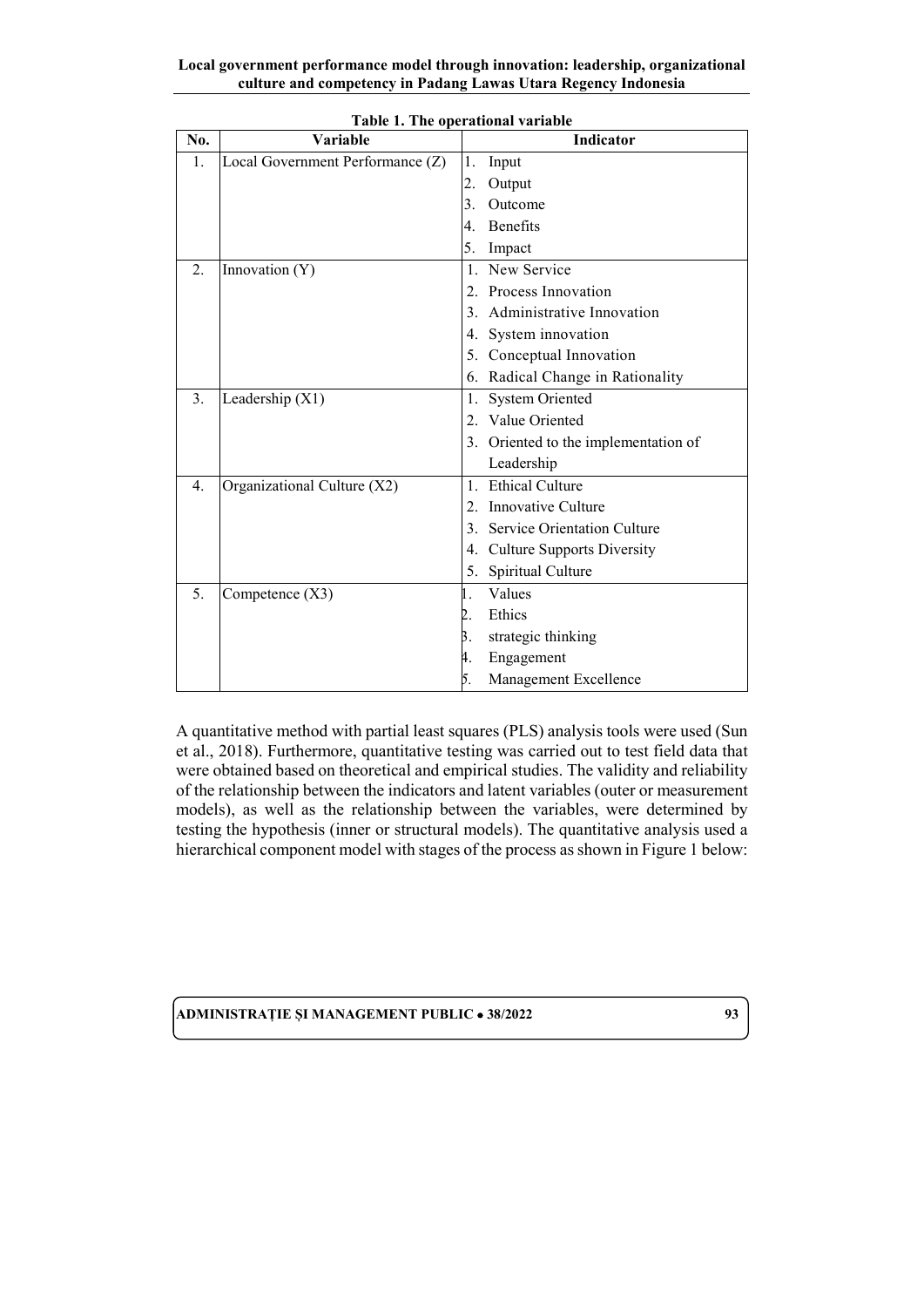

## **Figure 1. Hierarchical Component Model**

## **3. Result and Discussion**

Data analysis using PLS-SEM needs to go through at least five processes, where each stage affects the following. These stages include model conceptualization, determination of algorithm analysis method, determination of resampling method, drawing the path diagram, and model evaluation. All stages need to be completed before further analysis to ensure the validity and reliability of elements (Table2) in each evaluation before establishing a relationship between the constructs.

| <b>Table 2. Discriminant Validity Test</b> |       |                |       |       |  |  |  |
|--------------------------------------------|-------|----------------|-------|-------|--|--|--|
|                                            | X1    | X <sub>2</sub> | X3    | Y     |  |  |  |
| Leadership $(X1)$                          | 0.810 |                |       |       |  |  |  |
| Organizational<br>Culture.                 | 0.704 | 0.769          |       |       |  |  |  |
| (X2)                                       |       |                |       |       |  |  |  |
| Competence (X3)                            | 0.804 | 0.792          | 0.812 |       |  |  |  |
| <b>Innovation</b> $(Y)$                    | 0.458 | 0.469          | 0.532 | 0.843 |  |  |  |
| Local<br>Government                        | 0.671 | 0.661          | 0.733 | 0.708 |  |  |  |
| Performance $(Z)$                          |       |                |       |       |  |  |  |

# **Table 2. Discriminant Validity Test**

## **3.1 Measurement Model - Outer Model**

Figure 2 is containing the formative indicator.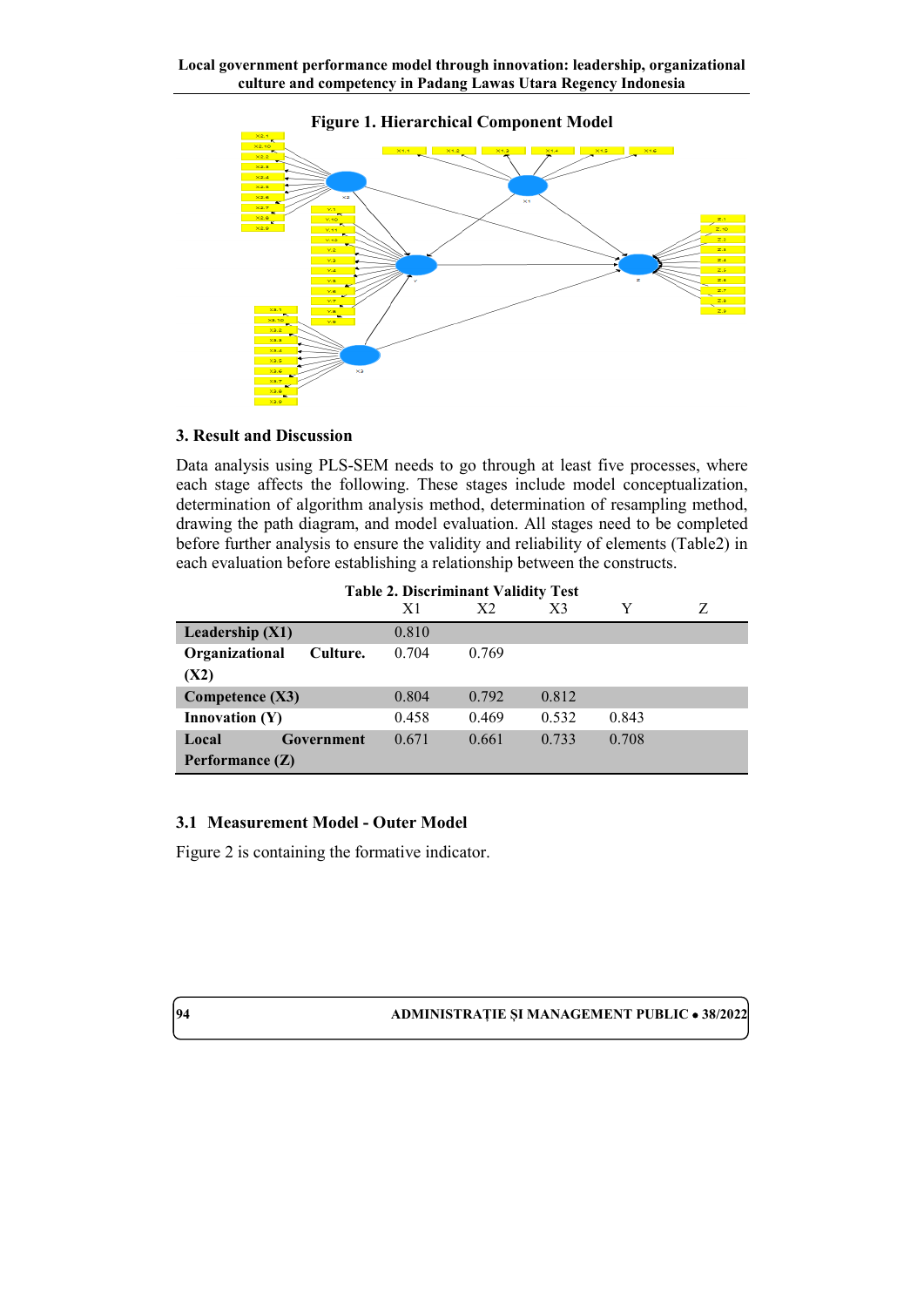

In the Regional Government Performance Variable (Z), the outer model evaluation was conducted by Bootstrap. The result showed the outer weight value for the indicator is from Bootstrap, which is looking at the T-Statistic value, as shown in Table 3.

| Indicator | Outer<br>Weight | Sig.  | <b>VIF</b> | Loading<br>Factor | Conclusion  |
|-----------|-----------------|-------|------------|-------------------|-------------|
| Z.1       | 0.133           | 0.011 | 2,590      | 0.749             | Significant |
| Z.2       | 0.064           | 0.222 | 2,439      | 0.725             | No Sig.     |
| Z.3       | 0.090           | 0.107 | 3.084      | 0.823             | No Sig.     |
| Z.4       | 0.245           | 0.000 | 3,239      | 0.859             | Significant |
| Z.5       | 0.027           | 0.691 | 2,767      | 0.799             | No Sig.     |
| Z.6       | 0.278           | 0.000 | 2,634      | 0.859             | Significant |
| Z.7       | 0.105           | 0.024 | 1,849      | 0.639             | Significant |
| Z.8       | 0.013           | 0.293 | 1,594      | 0.558             | No Sig.     |
| Z.9       | 0.021           | 0.710 | 2,289      | 0.707             | No Sig.     |
| Z.10      | 0.248           | 0.000 | 2,498      | 0.816             | Significant |

**Table 3 Bootstrap Results of Local Government Performance (Z)**

From the bootstrapping results, the indicator value Z.1 is obtained; Z.4; Z.6; Z.7; and Z.10 are significant which is indicated by the outer weight value that is greater than 0.05 and a sig value of <0.05. However, the outer weight indicator Z.2; Z.3; Z5; Z.8; and Z.9 were not significant because they were less than  $0.05$  and sig of  $>0.05$ . According to Garson (2016), the significance of the measurement item weight has the following provisions: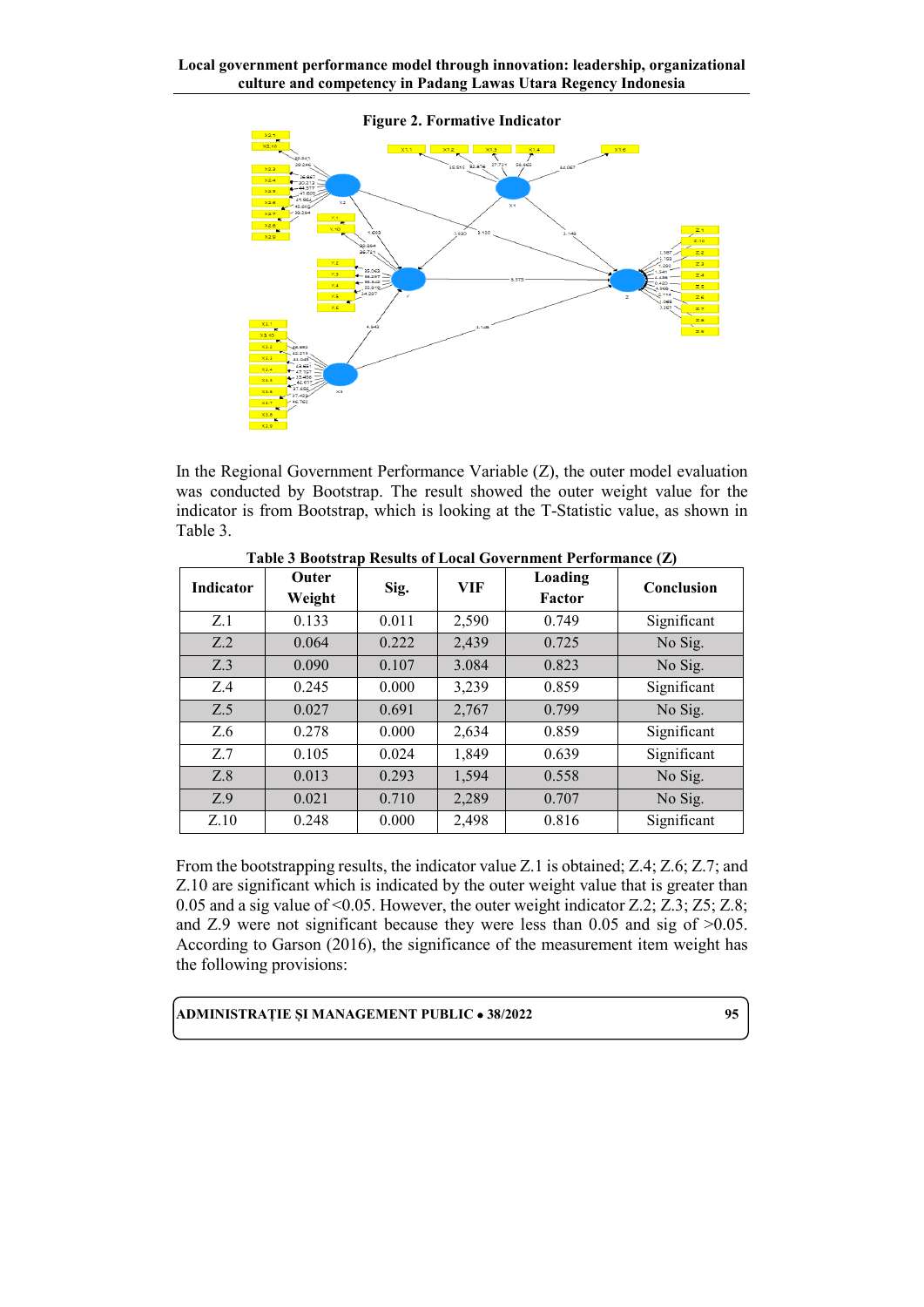- a. When the weight is significant, the measurement item is included in the model.
- b. When the weight is not significant but the Loading Factor (LF) is  $> 0.5$ , then it is included in the model.
- c. When the weight is not significant but the Loading Factor (LF) is  $\leq 0.5$ , then the indicator is omitted.

From the processing results of several indicators above, even though Z.2; Z.3; Z5; Z.8; and Z.9 are not significant because they are smaller than 0.05 and sig value > 0.05, the indicator has a Loading Factor value  $> 0.5$  and a VIF value  $< 5$ , hence, it can still be used.

Measurements with reflective indicators show a change in construct when other indicators in the same construct change (or are removed from the model). The linearity assumption test was used to determine whether the model is appropriate in describing the relationship between the variables studied, hence; it is categorized as a good model. Furthermore, the measurement model was used to test the construct validity and instrument reliability. The results of the outer model test are described in Figure 3 as follows:



**Figure 3. Loading factor at reflective indicators**

The measurement model evaluation (outer model) was carried out for each PLS scheme used, including the path, centroid, and factor schemes. Meanwhile, the measurement model evaluation for reflexive indicators includes evaluating their validity and reliability on the latent variables. Validity is a measure that describes the correlation between reflexive indicator scores and latent variables. The evaluation begins by looking at the validity indicators shown by the loading factor value (λ), when the factor value (λ) is 0.7, then the indicator is said to be valid.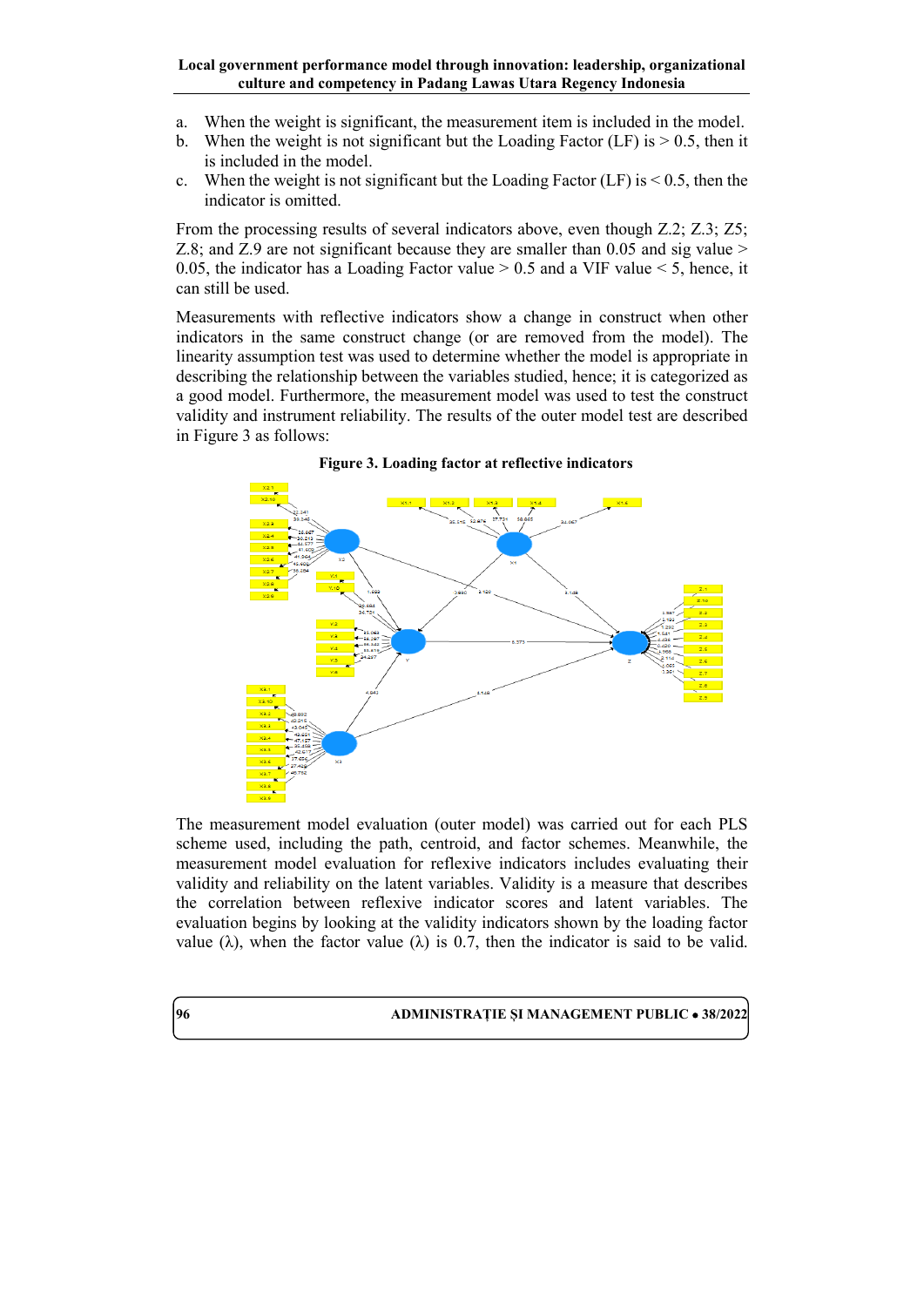However, when it is  $\leq 0.7$ , it will be excluded from the model (Sarstedt et al., 2020). The valid indicators that will be the next data processing are shown in Figure 3.

After performing summarization and reduction of the indicators, the next step is to test construct reliability. The results are shown in Table 5.

| <b>Parameters</b>                   | Cronbach's<br>Alpha | Rho A | Composite<br><b>Reliability</b> | Average<br>Variant<br><b>Extrated</b> |
|-------------------------------------|---------------------|-------|---------------------------------|---------------------------------------|
| Leadership $(X1)$                   | 0.868               | 0.874 | 0.905                           | 0.656                                 |
| <b>Organizational Culture (X2)</b>  | 0.913               | 0.913 | 0.928                           | 0.591                                 |
| Competence $(X3)$                   | 0.943               | 0.943 | 0.951                           | 0.660                                 |
| Innovation $(Y)$                    | 0.932               | 0.934 | 0.945                           | 0.711                                 |
| <b>Local Government Performance</b> |                     | 1,000 |                                 |                                       |
| (Z)                                 |                     |       |                                 |                                       |

The rule of thumb which is usually used to assess construct reliability, namely the value of composite reliability needs to be greater than 0.7 for confirmatory studies and 0.6 - 0.7 for exploratory (Wiyono, 2013; Sarstedt et al., 2020). The table above shows the value of Cronbach's alpha and composite reliability of all variables which are greater than 0.7. Furthermore, the overall average variance extracted value is above 0.5, hence, it meets the reliability requirements. The evaluation of the Inner model can be seen in Figure 4.



*Source*: Author's computation

The structural model evaluation was carried out to determine the relationship between latent constructs that have been previously hypothesized. Also, the measures used to evaluate the structural model (inner model) are Q-square.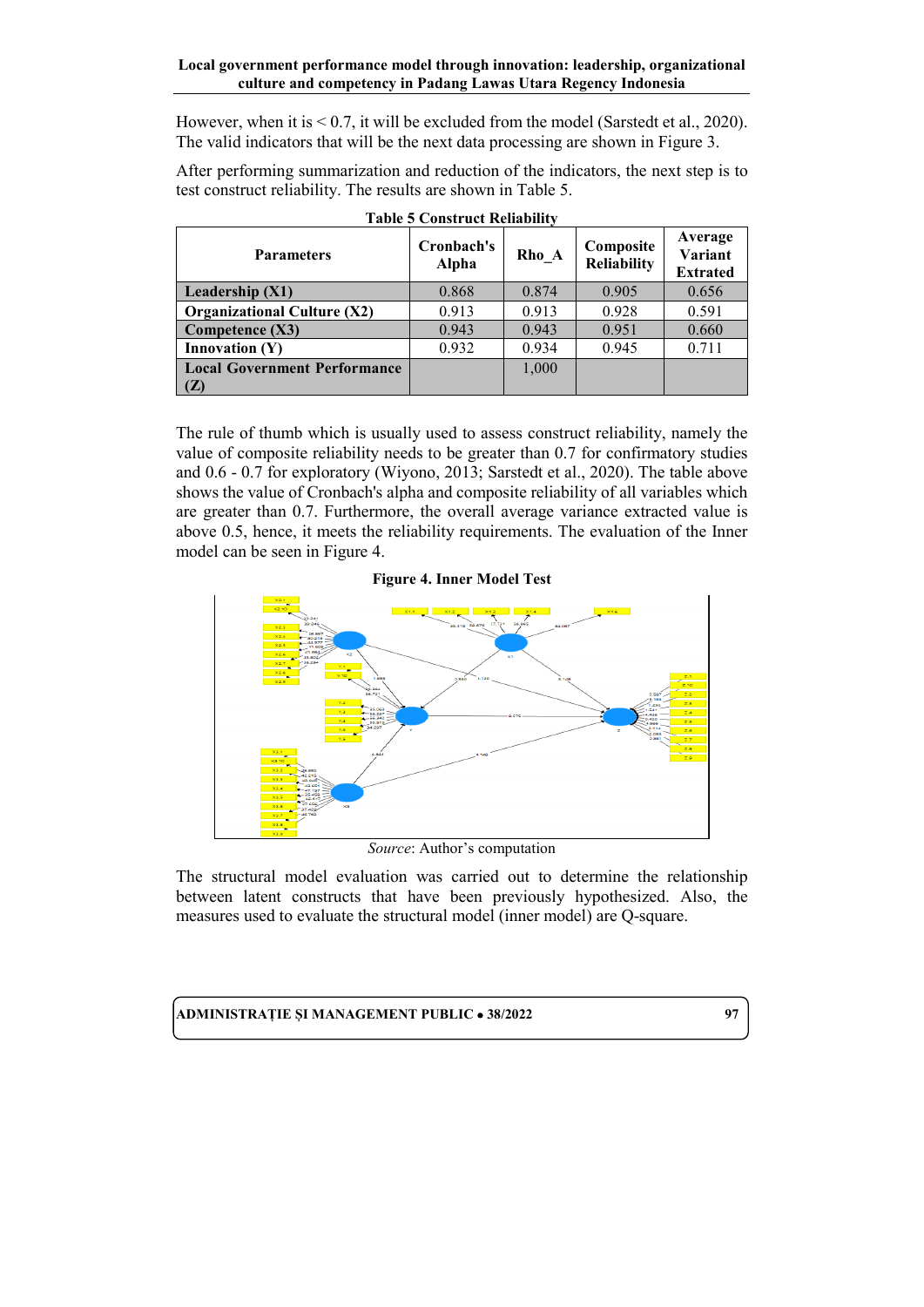| <b>Variable</b>                              | $\mathbf{R}^2$ |
|----------------------------------------------|----------------|
| Local Government Performance (Z)             | 0.698          |
| Innovation $(Y)$                             | 0.290          |
| $Q^2 = 1 - [(1 - R12)(1 - R22)]$             |                |
| $Q^2 = 1 - [(1 - 0.698)(1 - 0.290)] = 0.786$ |                |

**Table 6 Test Results of Goodness of Fit Model (Q-square)**

Testing the model quality was carried out to determine the effects between the variables. The provisions in the effect size  $(f2)$  are: when the f2 value is  $\leq 0.02$ , there is no effect, the F2 value between 0.02 - 0.15 has a small effect, the F2 value of 0.15 - 0.35 has moderate, and F2 value > 0.35 has large. The results of the F2 assessment are presented in Table 7:

| Table 7. F square                    |  |  |  |       |       |  |  |  |  |  |
|--------------------------------------|--|--|--|-------|-------|--|--|--|--|--|
| X2<br>X3<br>X1<br>$\mathbf{z}$<br>V) |  |  |  |       |       |  |  |  |  |  |
| X3                                   |  |  |  | 0.048 | 0.048 |  |  |  |  |  |
| X1                                   |  |  |  | 0.003 | 0.051 |  |  |  |  |  |
| X2                                   |  |  |  | 0.008 | 0.018 |  |  |  |  |  |
|                                      |  |  |  |       | 0.298 |  |  |  |  |  |
|                                      |  |  |  |       |       |  |  |  |  |  |

The value of innovation effect  $(Y)$  on the performance of local government  $(Z)$  is 0.298, which is categorized as having a moderate effect, while the influence of other values is categorized as large.

The Standardized Root Mean Square Residual (SRMR) value that meets the criteria for the measurement fit model is less than 0.10 or SRMR < 0.10. The SRMR result in this study was 0.067 < 0.10, hence, the model is believed to still have good criteria.

The next step is testing the parameters for the structural model, and the hypotheses used are:

$$
H0:ij=0
$$
 
$$
H1:ij 0
$$

Bootstrapping results for the structural model are in Table 8.

| <b>Hypothesis</b> | <b>Direct Influence</b> | Original<br><b>Sample</b> | t-stats | p-value | <b>Results</b> |
|-------------------|-------------------------|---------------------------|---------|---------|----------------|
| H1                | $X1 \rightarrow Y$      | 0.064                     | 0.913   | 0.362   | Rejected       |
| H2                | $X2 \rightarrow Y$      | 0.118                     | 1,875   | 0.061   | Rejected       |
| H <sub>3</sub>    | $X3 \rightarrow Y$      | 0.387                     | 5.023   | 0.000   | Accepted       |
| H4                | $Y \rightarrow Z$       | 0.427                     | 8,909   | 0.000   | Accepted       |
| H5                | $X1 \rightarrow Z$      | 0.169                     | 3,095   | 0.002   | Accepted       |
| H6                | $X2 \rightarrow Z$      | 0.130                     | 3.026   | 0.003   | Accepted       |
| H7                | $X3 \rightarrow Z$      | 0.268                     | 4,078   | 0.000   | Accepted       |

**Table 8. Structural Model Hypothesis Testing**

| 98 | <b>ADMINISTRATIE SI MANAGEMENT PUBLIC • 38/2022</b> |  |
|----|-----------------------------------------------------|--|
|    |                                                     |  |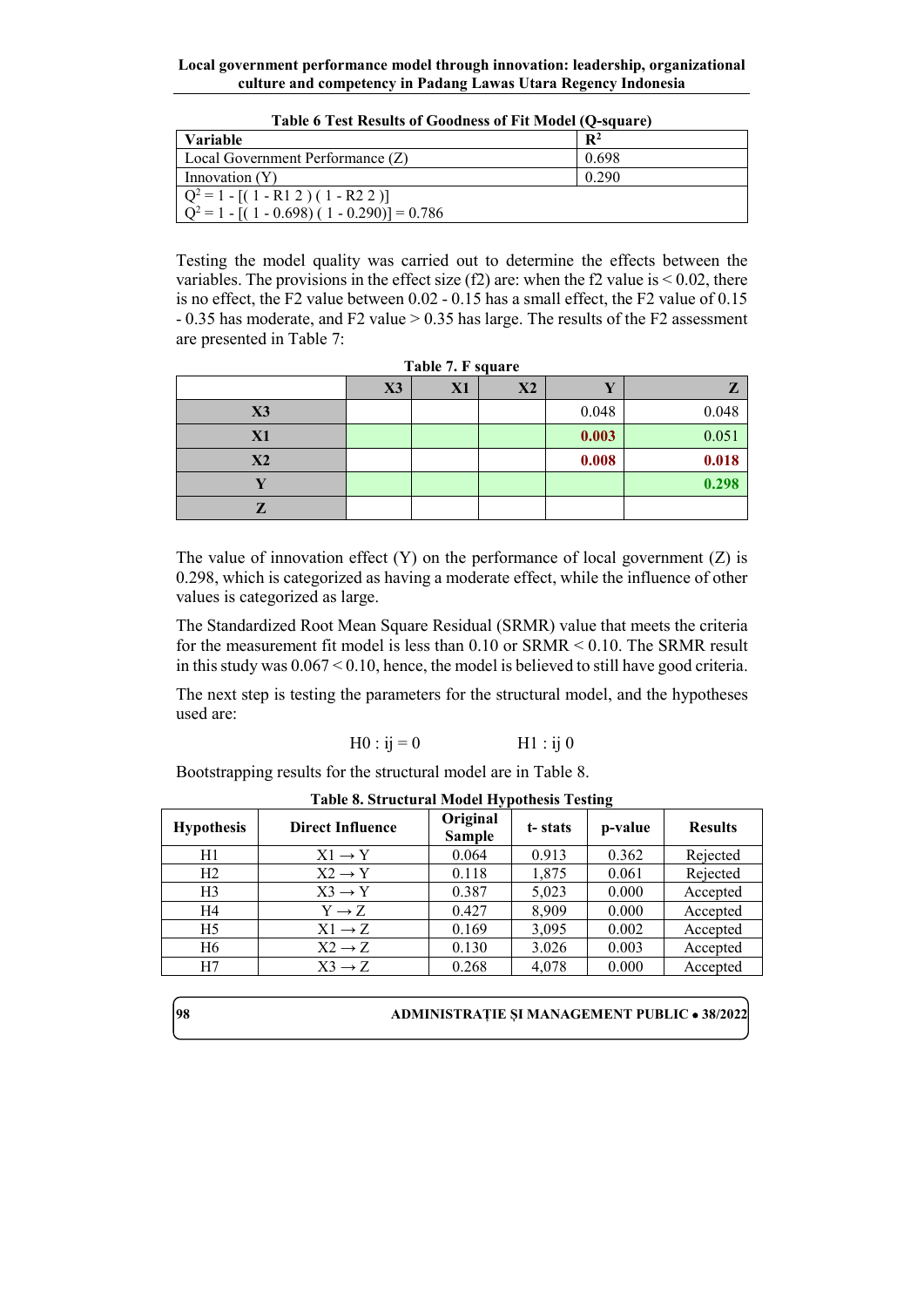| <b>Hypothesis</b> | <b>Direct Influence</b>          | Original<br><b>Sample</b> | t-stats | p-value | <b>Results</b> |
|-------------------|----------------------------------|---------------------------|---------|---------|----------------|
| Η8                | $X1 \rightarrow Y \rightarrow Z$ | 0.0027                    | 0.886   | 0.376   | Rejected       |
| Η9                | $X2 \rightarrow Y \rightarrow Z$ | 0.051                     | 1.839   | 0.067   | Rejected       |
| H10               | $X3 \rightarrow Y \rightarrow Z$ | 0.387                     | 4.325   | 0.000   | Accepted       |

The results of the ten proposed hypotheses showed six were accepted and four were rejected. The six accepted are H3, H4, H5, H6, H7, and H10, and five of them are the direct influence of leadership, organizational culture, competence and innovation on local government performance, as well as competence on innovation. Meanwhile, the indirect influence is competence on performance through innovation. The rejected hypotheses are the direct influence of leadership and organizational culture on innovation (H1 and H2), as well as the indirect influence of both on local government performance through innovation (H8 and H9).

# **3.2 Discussion**

The relationship between leadership and innovation shows that the Regent and Head of Regional Apparatus Organizations (OPD) can function in accordance with the vision of the government and promote the realization of economic progression. Also, leadership needs to be value-oriented where the Regent and the Head always promote their employees to further develop themselves and promote enthusiasm. This ultimately aims to achieve the vision and mission of the local government, motivate employees to be more passionate about work, and be innovative in providing services to the community.

The results of this study are not in line with those (Lewis et al., 2018; Moussa et al., 2018a; Adams et al., 2018). However, it is in accordance with (Liao et al., 2017) that leadership in domestic financial organizations in Taiwan cannot directly influence innovation. This study also confirms that leadership can only indirectly affect innovation in organizations, but this does not mean its impact is not important.

The relationship between organization culture and innovation showed culture is getting stronger, and well implemented, with a focus on its supporting diversity. The relationship between competence and innovation showed that by prioritizing competence on ethical indicators, the Regent and Head of OPD could provide a good example and prioritize strategic thinking in facilitating employees to increase innovation in services. This aims to achieve the goals stated in the vision and mission. This study is in line with (Lestari & Juwana, 2021; Mondalizadeh & Javaheri, 2021; Setyowati et al., 2020).

The relationship between innovation and local government performance showed the innovation factor through the system is the most dominant indicator in reflecting the variable in the context of improving performance. The local government carries out its respective tasks and functions, specifically in developing breakthroughs for organizational improvement and those that are directly related to community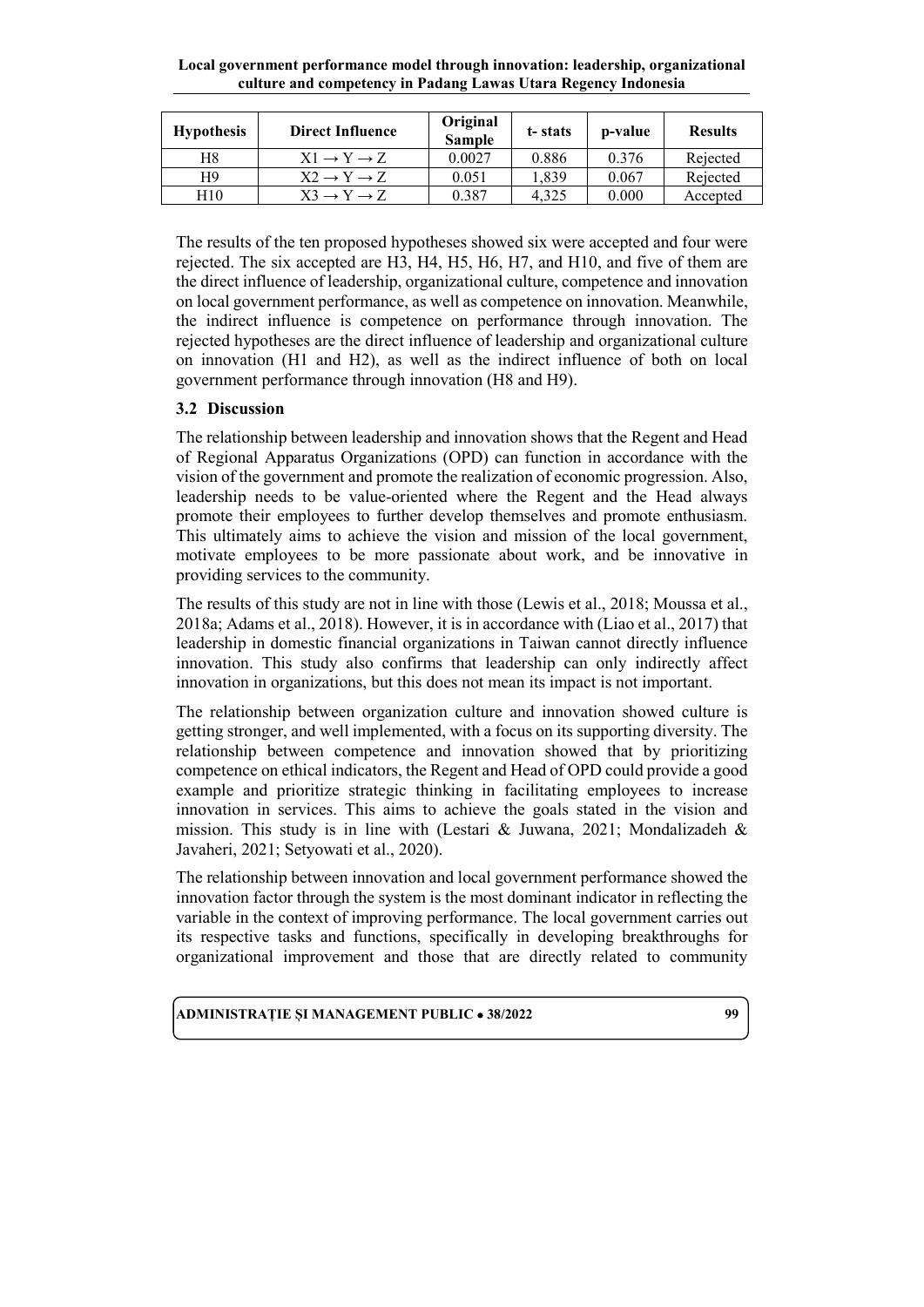services. These are expected to create good performance in accordance with the wishes of the community and the objectives stated in the vision and mission.

These results are not in line with (Alrowwad et al., 2020) who stated that innovation does not affect performance either directly or indirectly. However, the results of this study are in line with those (Schuldt & Gomes, 2020; Zhang et al., 2019).

The relationship between leadership and local government performance showed the Regent and Head are able to function effectively, which is adjusted based on the system. They intensely communicate the vision and mission and also promote the realization of economic progress (Grondys et al. 2021; Nicolescu et al., 2020; Kinnunen et al., 2019). Leadership needs to be value-oriented which always promotes employees to prioritize regional interests and facilitate motivation (Androniceanu et al., 2020; Androniceanu, 2019; Ciobanu et al., 2019). Furthermore, the opinions on the progress of local government can be increased (Khan et al., 2020) (Alrowwad et al., 2020). The results of this study are not in line with (Yuhertiana & Fatun, 2020) who stated that leadership does not have a direct impact on LGP. Instead, it mediates the indirect influence of managerial performance on local government (Siekelova et al., 2019).

The relationship between organizational culture and local government performance showed that the employee culture in Padang Lawas Utara Regency Government is stronger, and can be properly implemented when it focuses on supporting diversity, specifically respecting employee heterogeneity and different views. The performance can also be improved by a spiritual and service orientation culture, specifically in terms of cooperation. This is because employees will be able to build relationships in work units, thereby improving the service quality. Furthermore, it has an impact on improving performance because of the attitude of openness among employees to establish good relations with each other, specifical cooperation within work units.

The relationship between competence and performance showed that prioritizing competence provides good examples, and being strategic can facilitate employees to improve innovation. Furthermore, it has an impact on improving performance because of the attitude of openness among employees.

## **4. Conclusions**

The local government performance model in this study used a different indicator measurement system from previous literature. Furthermore, the performance model is formative and it refers to input, output, outcome, benefit and impact, while previous studies used a reflective indicator model (Ateh et al., 2020) (Alrowwad et al., 2020; Santoso et al., 2018).

The loading factor measurement with the greatest influence on this study is the outcome, namely the local government performance report. This proved that measuring the results is more difficult than the output as stated by (Ledford, E and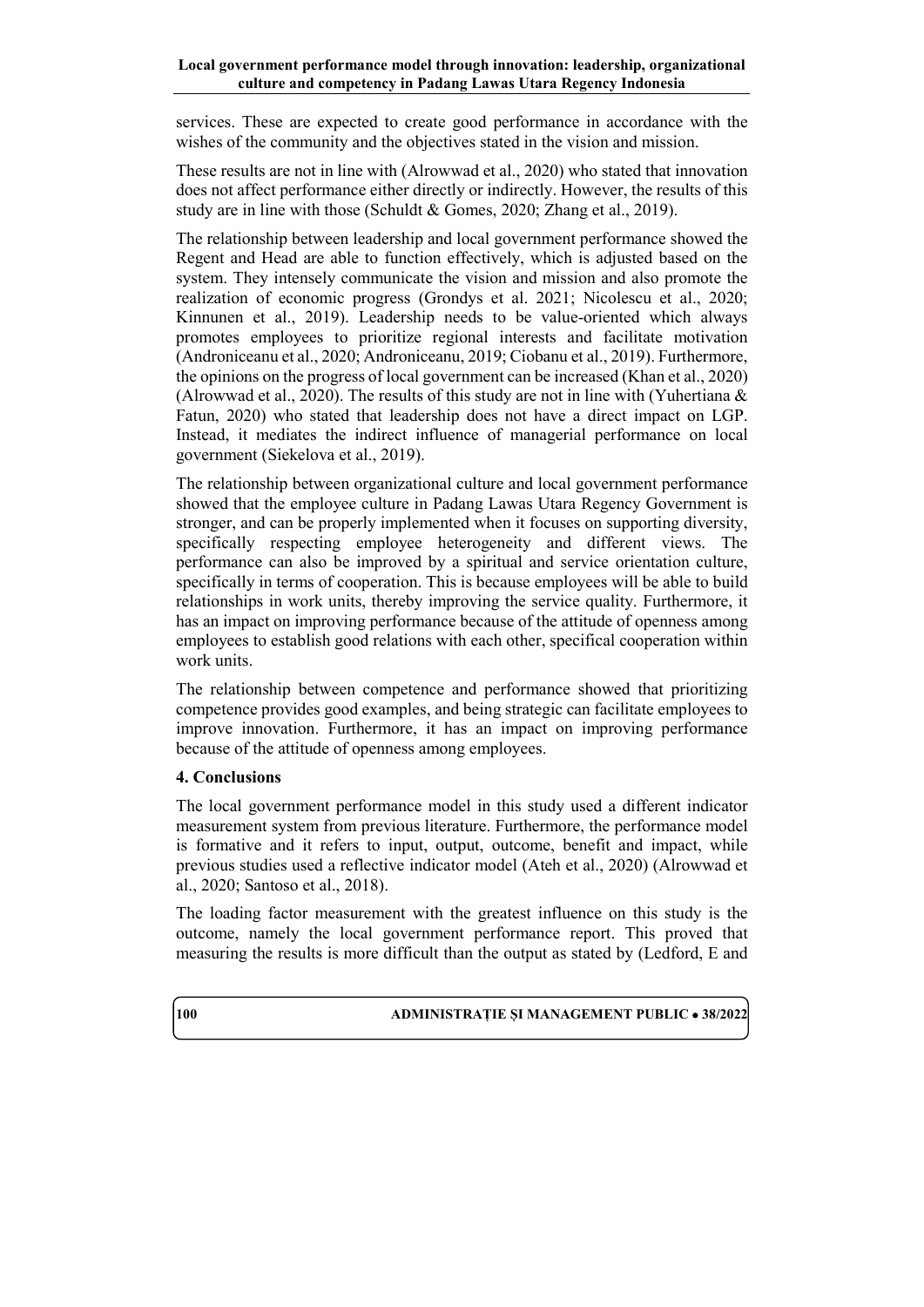Benjamin, 2018) (United Nations Economic Commission for Europe, 2017) (Ateh et al., 2020) that the performance of the local government in Paluta is still based on output.

The results of this study found that a leader with a leadership spirit is considered the most crucial factor in increasing innovation and creativity (Pujiono et al., 2020). However, it was found that leadership has no significant effect on innovation. These results support the theory (Moussa et al., 2018) that the small number of innovations in the public sector is due to little understanding of how it works. Furthermore, (Arundel et al., 2019) stated that "successful innovation will not thrive in traditional bureaucratic models". This is evidenced by a rigid organizational culture in the public sector that does not significantly affect innovation.

The results showed the variable with the greatest direct influence was innovation, but it was unable to mediate the indirect influence of leadership and organizational culture on performance. However, innovation mediates the influence of competence on local government performance.

This study examined the effect of innovation as a mediating variable of the influence of each leadership and organizational culture on local government performance, which showed insignificant results. Therefore, it is recommended that future studies can retest using different indicators or replace them with other variables.

## **Authors Contributions**

The authors listed have made a substantial, direct, and intellectual contribution to the work, and approved it for publication.

## **Conflict of Interest Statement**

The authors declare that the research was conducted in the absence of any commercial or financial relationships that could be construed as a potential conflict of interest.

# **References**

- Alrowwad, A., Abualoush, S. H., & Masa'deh, R. (2020). Innovation and intellectual capital as intermediary variables among transformational leadership, transactional leadership, and organizational performance. *Journal of Management Development*, *39*(2), 196-222. https://doi.org/10.1108/JMD-02-2019-0062
- Androniceanu, A., Georgescu, I. (2022). E-participation in Europe: a comparative perspective. *Public Administration Issues*, 5, Special Issue I, 7-29. Doi: 10.17323/1999-5431-2022-0-5-7-29.
- Androniceanu A., Sabie O. M. & Pegulescu A. (2020). An integrated approach of the human resources motivation and the quality of health services. *Theoretical and Empirical Research in Urban Management*, *15*(1), February, 42-53.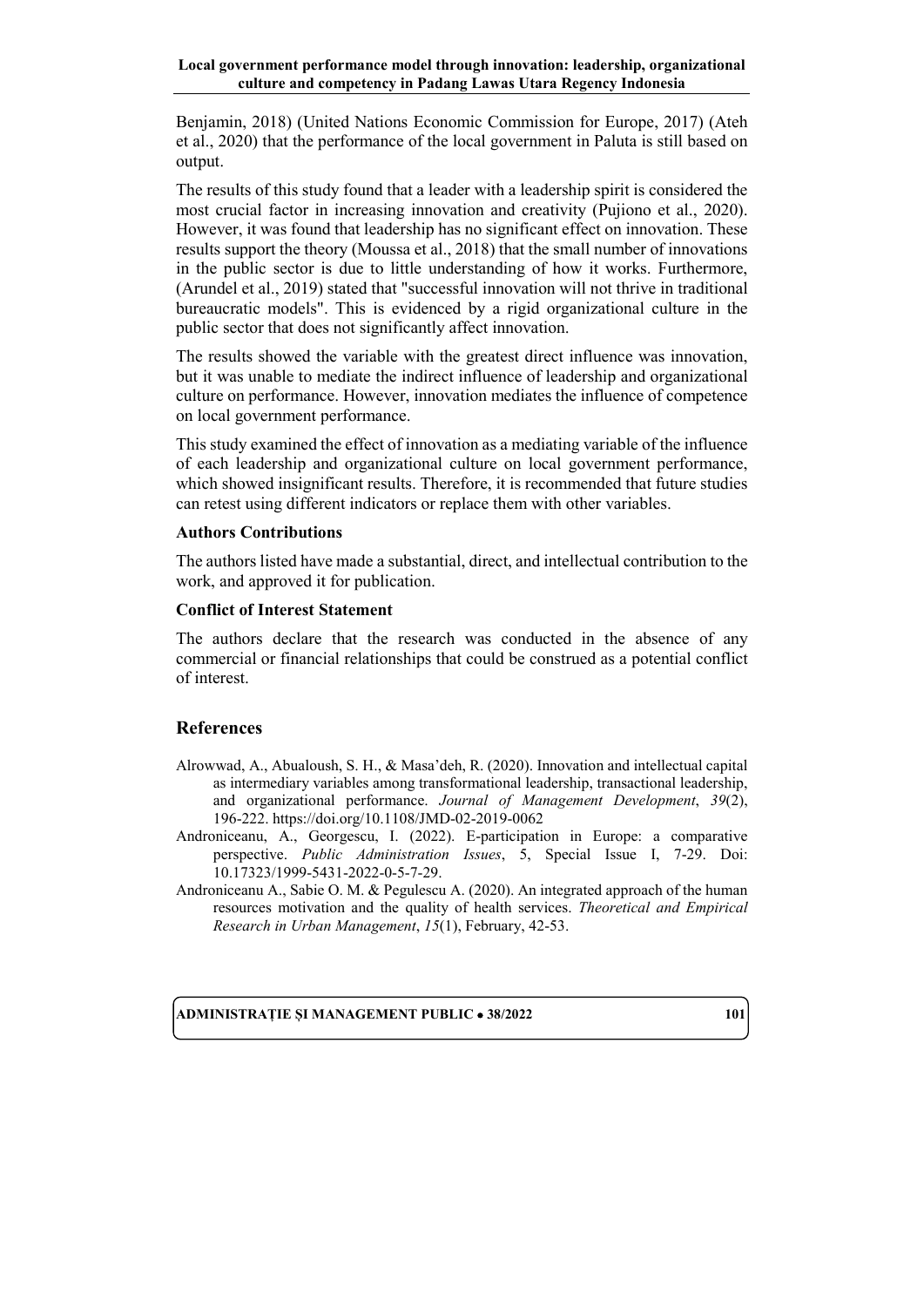- Androniceanu, A. (2019). The social sustainability of smart cities: urban technological innovation, big data management, and the cognitive internet of things. *Geopolitics, History, and International Relations 11*(1), 110–115. doi:10.22381/GHIR11120197
- Arundel, A., Bloch, C., & Ferguson, B. (2019). Advancing innovation in the public sector: Aligning innovation measurement with policy goals. *Research Policy*, *48*(3), 789-798. https://doi.org/10.1016/j.respol.2018.12.001
- Ateh, M. Y., Berman, E., & Prasojo, E. (2020). Intergovernmental Strategies Advancing Performance Management Use. *Public Performance and Management Review*, *43*(5), 993–1024. https://doi.org/10.1080/15309576.2020.1736588
- Bayar, Y., Remeikiene, R., Androniceanu, A., Gaspareniene, L., & Jucevicius, R. (2020). The shadow economy, human development and foreign direct investment inflows. *Journal of Competitiveness*, *12*(1), 5-21. Doi:<https://doi.org/10.7441/joc.2020.01.01>
- Ciobanu, A, Androniceanu, A & Lazaroiu, G. (2019). An integrated psycho-sociological perspective on public employees' motivation and performance. *Frontiers in Psychology*, 10; Article number: 36. Doi: 10.3389/fpsyg.2019.00036
- Georgescu, I., Kinnunen, J., Androniceanu, A. & Androniceanu, A.-M. (2020). A computational approach to economic inequality, happiness and human development. *Informatica economica*, 24(4), December, 16-27.
- [Grondys, K.,](https://apps-webofknowledge-com.am.e-nformation.ro/OneClickSearch.do?product=WOS&search_mode=OneClickSearch&excludeEventConfig=ExcludeIfFromFullRecPage&colName=WOS&SID=E1a8Eg5JyxbqrKrYsDn&field=AU&value=Grondys,%20Katarzyna) [Slusarczyk, O.,](https://apps-webofknowledge-com.am.e-nformation.ro/OneClickSearch.do?product=WOS&search_mode=OneClickSearch&excludeEventConfig=ExcludeIfFromFullRecPage&colName=WOS&SID=E1a8Eg5JyxbqrKrYsDn&field=AU&value=Slusarczyk,%20Oliwia) & Androniceanu, A. (2021). Risk assessment [of the SME sector](https://apps-webofknowledge-com.am.e-nformation.ro/full_record.do?product=WOS&search_mode=GeneralSearch&qid=3&SID=E1a8Eg5JyxbqrKrYsDn&page=1&doc=1&cacheurlFromRightClick=no)  operations [during the COVID-19 pandemic.](https://apps-webofknowledge-com.am.e-nformation.ro/full_record.do?product=WOS&search_mode=GeneralSearch&qid=3&SID=E1a8Eg5JyxbqrKrYsDn&page=1&doc=1&cacheurlFromRightClick=no) *[International Journal of Environmental](javascript:;)  [Research and Public Health](javascript:;)*, 18(8), Article Number: 4183.<https://doi.org/10.3390/> ijerph18084183
- Haseeb, M., Hussai, H. I., Kot, S., [Androniceanu, A.](http://apps.webofknowledge.com.am.e-nformation.ro/OneClickSearch.do?product=WOS&search_mode=OneClickSearch&excludeEventConfig=ExcludeIfFromFullRecPage&colName=WOS&SID=D4QRmbEtd7X5C2KoxMQ&field=AU&value=Androniceanu,%20A) & Jermsittiparsert, K. (2019). Role of social and technological challenges in achieving a sustainable competitive advantage and sustainable business performance. *Sustainability*, 11(14), Article Number: 3811
- Istianingsih, N., Masnun, A., & Pratiwi, W. (2020). *Managerial performance models through decision making and emotional intelligence in public sector*. 153-166. https://doi.org/10.24818/amp/2020.35-10
- Kinnunen, J., Androniceanu, A. & Georgescu, I. (2019). The role of economic and political features in classification of countries in transition by Human Development Index. *Informatica Economică*, 23(4), 26-40.
- Ledford, E and Benjamin, S. (2018). Performance Feedback Culture Drives Business Impact. *Center for Effective Organizations*, *August*, 41. https://ceo.usc.edu/files/2018/07/ Performance-Feedback-Culture-Drives-Business-Performance-i4cp-CEO-002.pdf
- Moussa, M., McMurray, A., & Muenjohn, N. (2018). Innovation in public sector organisations. *Cogent Business and Management*, *5*(1), 1-12. https://doi.org/10.1080/ 23311975.2018.1475047
- Nicolescu, L., Tudorache, F.G. & Androniceanu, A. (2020). Performance risk analysis on mutual funds versus stock exchanges in young financial markets *Journal of International Studies*, *13*(1), 279-294. Doi:10.14254/2071-8330.2020/13- 1/18
- Pujiono, B., Setiawan, M., Sumiati, & Wijayanti, R. (2020). The effect of transglobal leadership and organizational culture on job performance - Inter-employee trust as Moderating Variable. *International Journal of Public Leadership*, *16*(3), 319-335. https://doi.org/10.1108/ijpl-11-2019-0071
- Santoso, P. B., Zuniawan, A., Wijayanti, L. M., & Hadi, A. (2018). *Infuence of innovative work behavior, leadership style and organizational culture on performance*. 30-38.